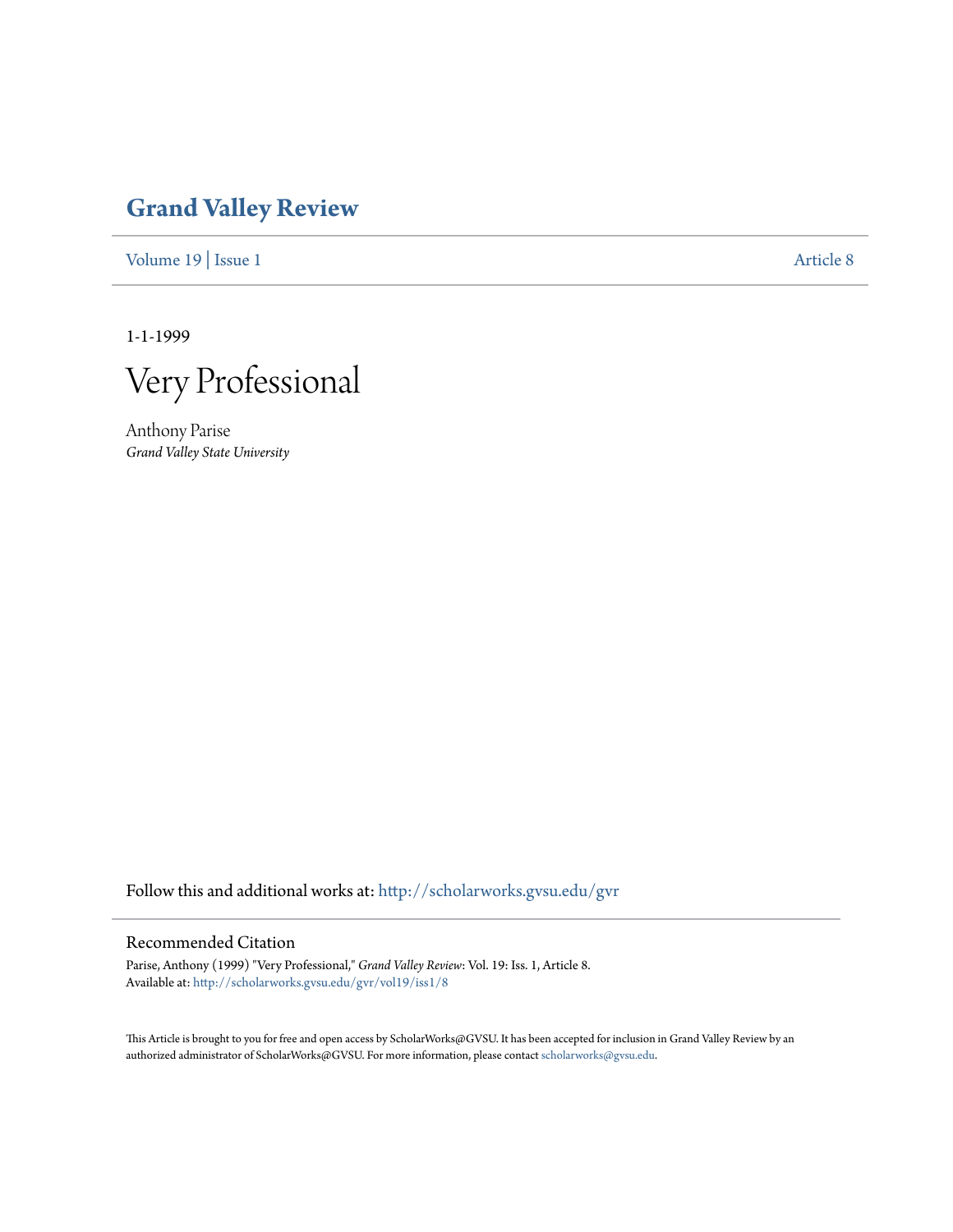## **Very Professional**

Anthony Parise, *Emeritus Professor of English, taught at GVSU from 1968 until his retirement in* 1992.

 $\tau$  hear it often, this formula of praise. We hear it not only in connection with the classic professions, such as law, the military, medicine but also in regard to policemen, accountants, even long-distance truck drivers (whose trucks wear signs urging us to praise their professionalism by way of an 800 number). Very professional, the lawyers who snatched O.J. out of the gas chamber. But also very professional, the tight-lipped department secretary, who knows everything and reveals nothing. Very professional, the general with his finger on the nuclear trigger. In the event, would he really incinerate the world? "On that day," one such general affirmed, "I will think only of my duty as a professional."

"Professional" may indicate only generalized praise, a highfalutin variant of "competent" or "able" or "dependable"; in that case, it is of no interest, no consequence. But it is surely more portentous than that, bearing a fardel of unsettling meaning. What meaning? No doubt meaning must vary with context, but I suggest there is a generally accepted sense threading through all the particular instances of this phrase. Every invocation of professionalism celebrates standards—nay, virtues—that arise out of and are peculiar to the profession, distinct from standards and virtues shared by the rest of us in our common humanity. In some measure, these standards are set by the profession and serve the needs of the professionals. Indeed, the standards often make the work possible at all, shearing away those considerations which might complicate the work at hand, shearing away those inhibitions and compulsions that may be proper to humans but are extraneous to the profession.

In a word, professionalism makes it possible, if not downright mandatory, to be single minded.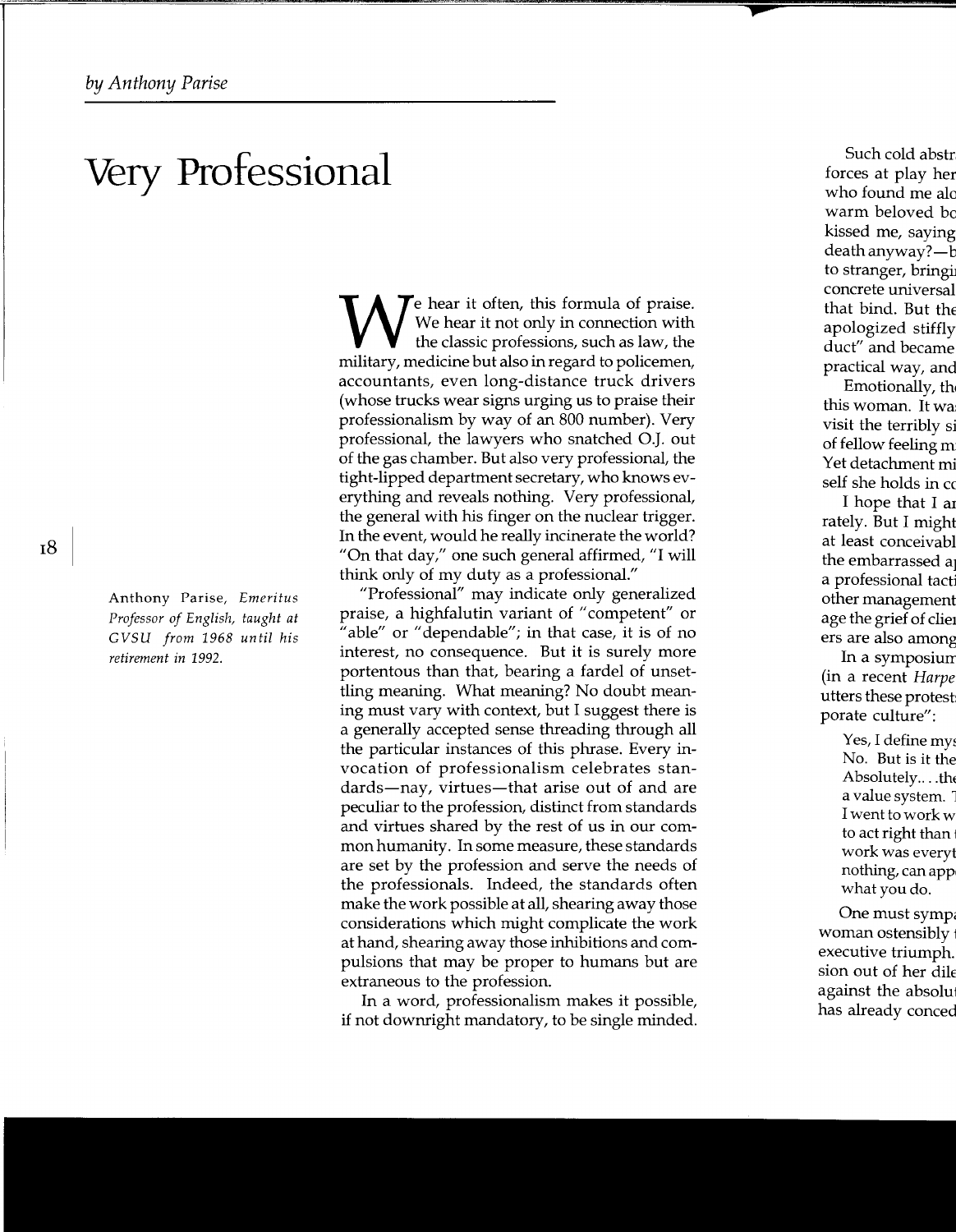Such cold abstractions belie the vast emotional forces at play here. Once, a professional nurse who found me alone with a new grief and a stillwarm beloved body, took me in her arms and kissed me, saying nothing-what's to say about death anyway?—but with ritual gestures, stranger to stranger, bringing me out of aloneness into the concrete universal of loss, one of the dreadful ties that bind. But then, recovering her reason, she apologized stiffly for her "unprofessional conduct" and became very professional: helpful in a practical way, and humanly frigid.

Emotionally, there was a great deal at stake for this woman. It was her job, day in and day out, to visit the terribly sick at home. Even a modicum of fellow feeling might make her work intolerable. Yet detachment might divide her from herself, the self she holds in common with all the rest of us.

I hope that I am reporting the episode accurately. But I might be too naive. It is possible, or at least conceivable, that all the hugging and all the embarrassed apologies were a practiced ruse, a professional tactic learned from a textbook, another management tool, this one designed to manage the grief of clients. For comforters and mourners are also among the professionals.

In a symposium on women in the professions (in a recent *Harper's Magazine),* one participant utters these protests against an all-devouring" corporate culture":

Yes, I define myself by my job. Is it all of me? No. But is it the cornerstone of my identity? Absolutely .... the rules for success ... are really a value system. The first thing I learned when I went to work was that it was more important to act right than to be right. I had to look as if work was everything .... Nothing, absolutely nothing, can appear to be more important that what you do.

One must sympathize with this *cri de coeur* of a woman ostensibly torn between motherhood and executive triumph. Yet she has taken all the tension out of her dilemma. She appears to protest against the absolute primacy of the job but she has already conceded its primacy—absolutely.

And there is the nub of the issue, for men and for women: whether our humanity and our wholeness mean more than our success. To put the issue thus, starkly and without nuance, will offend practical people, who seek practical ways of finessing theoretical contraries. Yes, yes, I know, life consists of trade-offs and all that. However, the shifts and stratagems of life may obscure the insights and the nice distinctions that impractical art reveals. And so I turn to Kazuo Ishiguro' s novel *The Remains of the Day* for a profoundly funny study of professionalism.

Stevens, the hero and firstperson narrator, is by vocation an English butler. Vocation in- $\frac{19}{19}$  deed, for to a saintly degree he  $\frac{19}{19}$ aims to become the best butler imaginable. This is a vast and intimidating intellectual enterprise, for he must first divine what in essence a butler is. He is a true intellectual, this man of unprepossessing mental powers, for he sets about to ground his vocation in the moral and social principles by which civilization lives and still holds head in air. He does not discount ways and means or what he calls "organizational skills." Indeed, in his work he is consumed by details. But Stevens is ultimately concerned with ends, with large considerations like "moral worth" and "the progress of humanity." His thinking upon such spacious themes is laughably sophomoric, when not scary. His prose is a confection of mandarin English, a butler's punctilio transferred to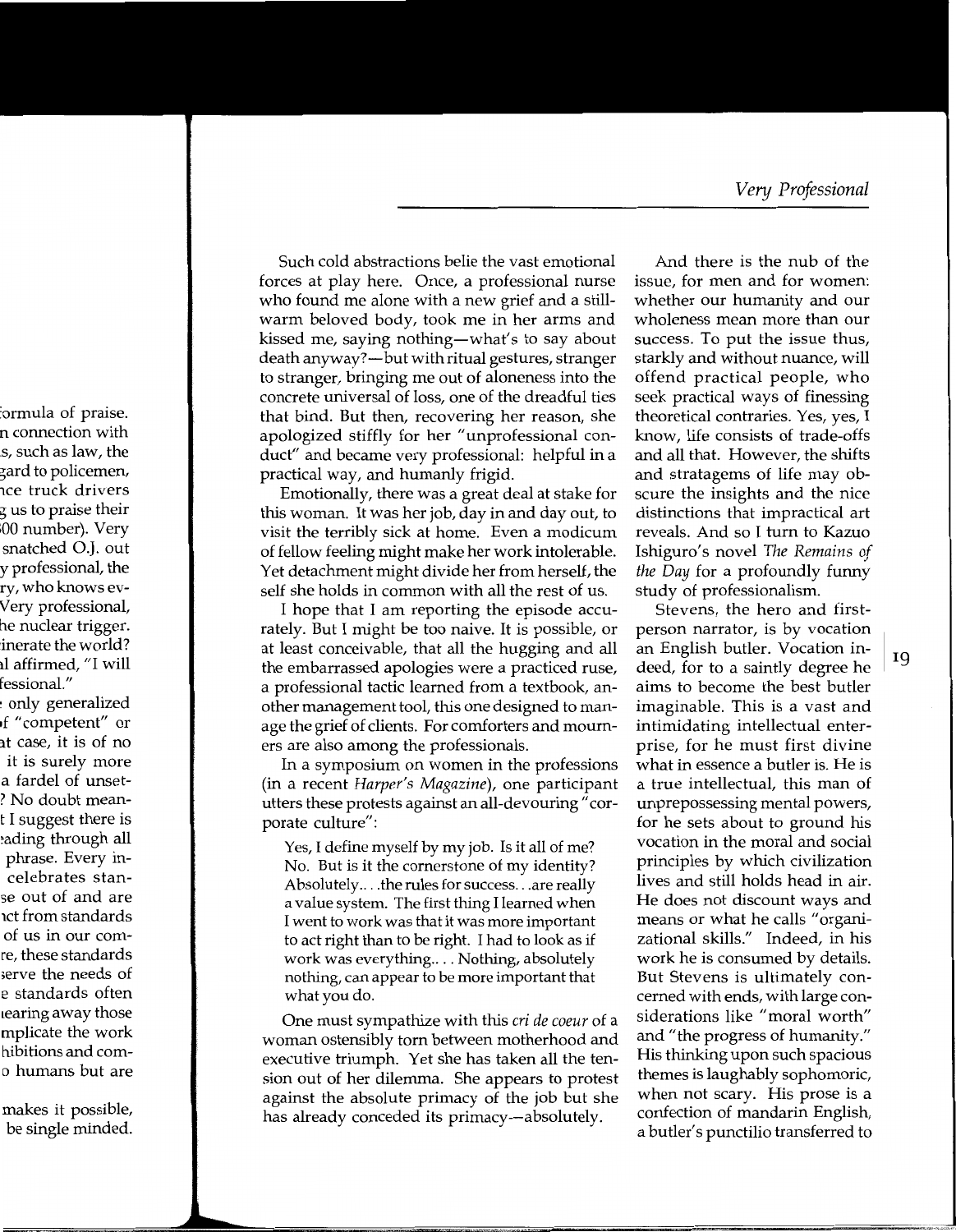prose style. But one must admire this man, even honor him. In his small way, he is a giant. Among his social and intellectual betters, those more clever and more learned, those who hold the levers of power, who attempts so much? Among those more successful in life, who looks beyond the ways and means of his profession and searches out its deepest justification? Who has reflected on his own professional raison d'etre and located its rationale outside of himself?

Stevens' method is, unwittingly, exactly Aristotles' (in the Ethics): to infer the qualities of greatness (goodness, for Aristotle) from examples of great butlers. And Stevens, who never heard of Pico della Mirandola, comes to Pico's conclusion: dignity is all. Great butlers possess or "inhabit" dignity. Much of the novel then traces Stevens' effort to determine "of what 'dignity' is comprised"? It is an authentic philosophic enquiry, however puerile its level. And Stevens' conclusions, as dangerous as fascism and as naive as a freshman theme, represent not willfulness, but a philosophical subjection of the will to the imperatives of reason. Socrates himself did not more cheerfully quaff his hemlock in deference to Reason than Stevens submits his selfhood to the mystery of profession.

Dignity, it turns out, amounts to" the ability not to abandon the professional being [one] inhabits." Stevens is not satisfied to work as a butler, to be competent at his job; he aspires to *become* a butler (italics in original). He goes on: "A butler. . . must be seen to inhabit his role, utterly and fully: he cannot be seen casting it aside one moment simply to don it again the next as though it were nothing more than a pantomime costume." This is identity unalloyed with baser metal. Is his job the cornerstone of his identity? Absolutely. Nothing, absolutely nothing, can appear to be more important than what he does.

It hardly matters that Stevens' passionate declaration of identity is occasioned by his own betrayal of it: he has been seen reading a book-a novel at that! And being a man who sets the highest standards for himself, he is properly contrite.

Stevens' total investment of self in his metier amounts to a repudiation of the republican ideal. That is to say, speaking more generally, that professionalism is an exacerbated instance of the division of labor, and the professional stands apart from the undivided father-farmer-citizen-soldierlegislator who is the ideal person to "inhabit" a republic. The true profession of such a person is to integrate his diverse functions into a coherent self, one at home in a community that reflects that self. The man must see to it that his personal morality is in harmony with his public persona and with the needs of the social body. And vice versa.

Such scrupulous coherence distinguishes republican man from the specialist in a supposedly homeostatic polity. The theory behind a self-regulating society—most relentlessly articulated by the avatars of the Market-is that there is an unseen hand which so guides all self-regarding behavior that it will automatically serve the larger good. In an adversary legal system, for example, lawyers need not reflect on justice, let alone seek it: justice will automatically result from the interplay of prosecutors and defenders. That both may have selfish ends in mind is nothing to the point.

Stevens argues with a certain primitive logic that he can best be a citizen by practicing his profession and leaving to other professionals the management of government. Or, more precisely, he accepts his employer's primitive logic. Does Stevens know whether "the debt situation regarding America is a significant factor in the present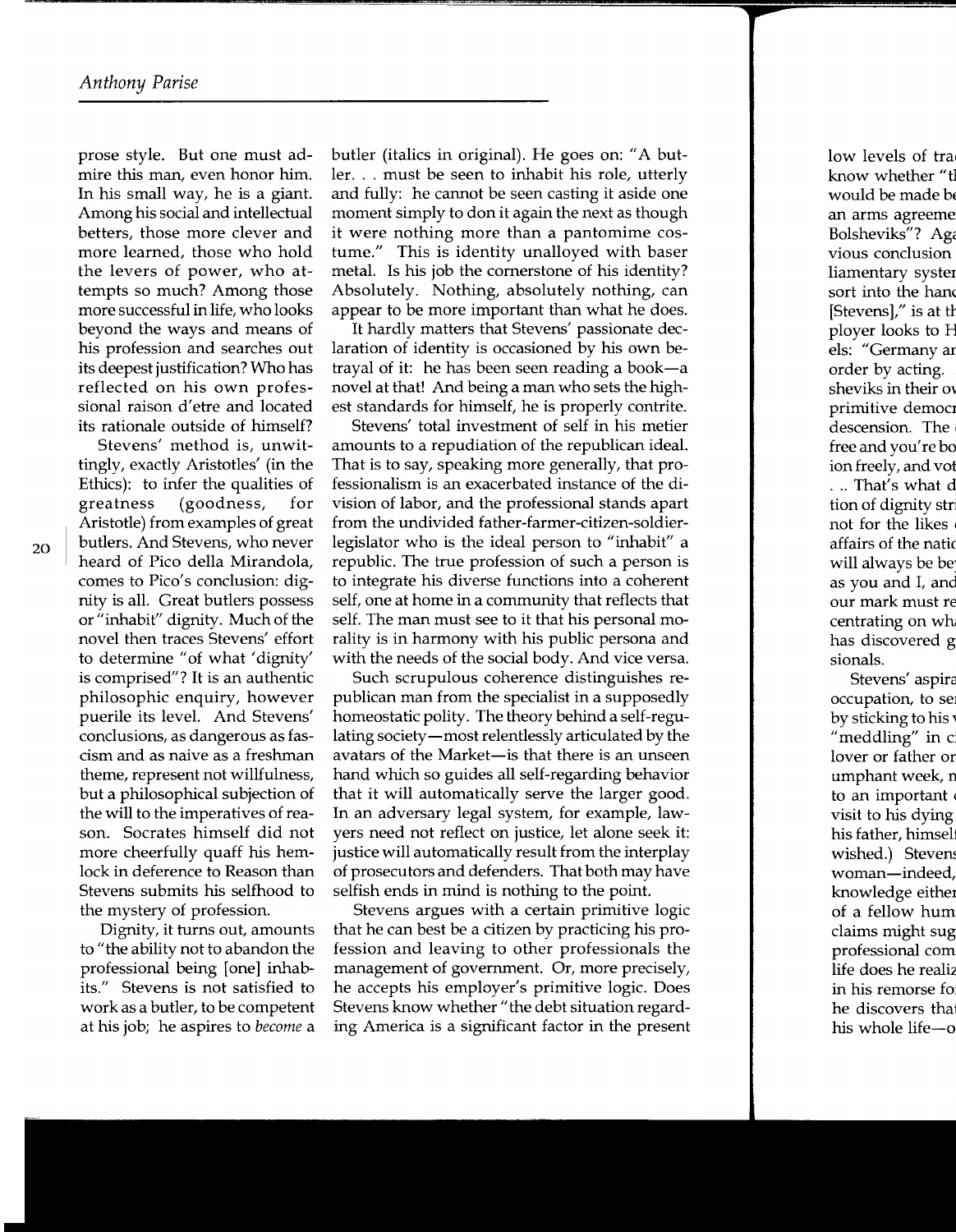low levels of trade"? Obviously not. Does he know whether "the currency problem in Europe would be made better or worse if there were to be an arms agreement between the French and the Bolsheviks"? Again, obviously not. Then the obvious conclusion must be that the "present parliamentary system," which puts matters of this sort into the hands of "a few million others like [Stevens]," is at the root of our troubles. His employer looks to Hitler and Mussolini as fit models: "Germany and Italy have set their houses in order by acting. And so have the wretched Bolsheviks in their own way." When Stevens meets a primitive democrat he reacts with discreet condescension. The democrat believes "you're born free and you're born so you can express your opinion freely, and vote in your member of parliament. ... That's what dignity's really about." This notion of dignity strikes Stevens as "nonsense." It is not for the likes of him to "meddle in the great affairs of the nation. The fact is, such great affairs will always be beyond the understanding of such as you and I, and those of us who wish to make our mark must realize that we best do so by concentrating on what is within our realm." Stevens has discovered government by experts-professionals.

Stevens' aspirations—to become or inhabit his occupation, to serve "the progress of humanity" by sticking to his vocation-preclude not only any "meddling" in citizenship but also any role as lover or father or even son. During his most triumphant week, managing the logistics incidental to an important conference, he denies himself a visit to his dying father. (It is, after all, just what his father, himself a devout ex-butler, would have wished.) Stevens also rejects the love of a good woman-indeed, he does not allow himself to acknowledge either the claims of love or the needs of a fellow human, since to be aware of those claims might suggest that he begrudged his total professional commitment. Only at the end of his life does he realize he had broken her heart. And in his remorse for this waste of life, his and hers, he discovers that "my heart was breaking." In his whole life-or, more accurately, in his whole

21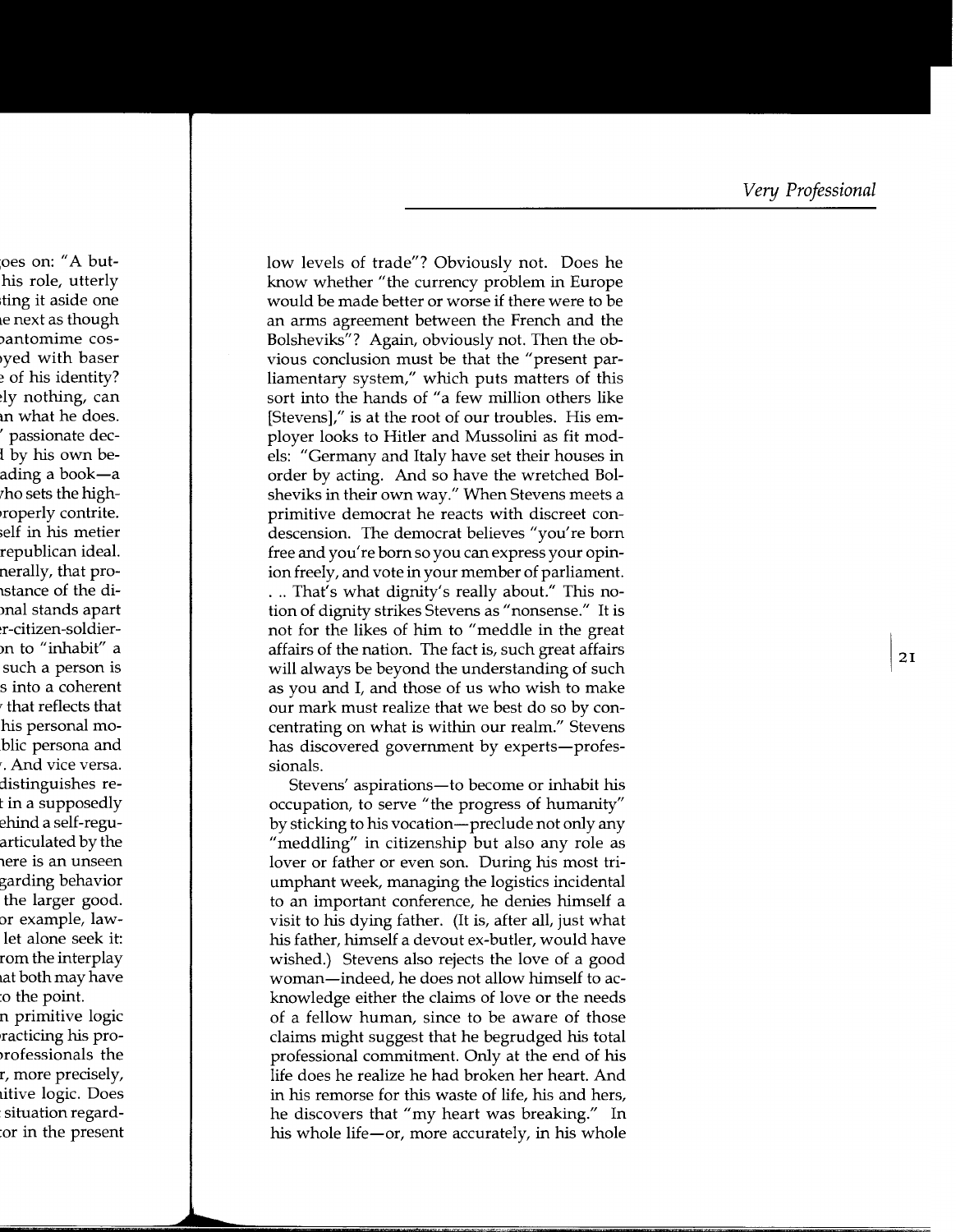career-this is the only insight that we can call redemptive. And this insight is not the result of philosophical acuity; he is redeemed by tears, human tears hitherto locked and frozen in a butler's eyes.

The professions were not always regarded as occupations wherein the practitioner dissolved his humanity and his social conscience. John Ruskin exalted professionals as workers motivated by "social affection," by a sense of service and duty toward a social body one loves. In "every civilized nation," he avers,

The Soldier's profession is to defend it. The Pastor's, to teach it. The Physician's, to keep it in health. The Lawyer's, to enforce justice in it. The Merchant's, to provide for it. And the duty of all these men is, on due occasion, to die for it.

Ruskin thus exalts the professions and includes the Merchant in their moral sphere in order to discredit the science of economics, which scorns social affection as "inconstant" and pretends to erect a community upon the basis of the ever faithful profit motive. Ruskin would shape the ambitions of the Merchant in ways any business school would find droll:

The Merchant-What is his "due occasion" of death? It is the main question for the Merchant, as for all of us. For, truly, the man who does not know when to die, does not know how to live.

Ringing, glorious words, as inspiring and civilizing now as then, words that offer life as a moral business-indeed as a heroic enterprise. It is delicious to observe that *The New Palgrave Dictionary of Economics* sniffs haughtily at Ruskin's "windy hysterics":

[Ruskin's] challenge to orthodox economics came from too far outside accepted economic discourse to have troubled its practitioners.

And there we have it, together with the modifier-orthodox-that has glued itself to economics. Here is the explicit acknowledgement that professional virtue is defined by the priesthood, and laymen had better stand clear.

Ruskin was no joke to other thinkers. At the other end of Europe, Leo Tolstoy pondered carefully those windy hysterics. But Tolstoy, writing representational fiction rather than high-minded exhortation, was forced to acknowledge that, alas, avarice and social competition (staying ahead of the Joneses) are the usual motive forces of human endeavors. In "The Death of Ivan Ilyich," Tolstoy portrays the total and typical professional. Ivan, a prosecuting magistrate and later a judge, has more status than Stevens but not more vital concerns. "The whole interest of his life... centered in the official world and that interest absorbed him." His relations with wife and children are at best exercises in propriety—and he willingly dives into his work to escape those relationships. But even in his work, which touches so many lives so momentously, even so traumatically, Ivan remains singularly insensitive, empty of fellow feeling. He has power over the lives of others but is not interested in how law touches lives and so is incapable of wielding power either for benign or cruel ends. Law, for him is an abstract system, full of technical problems to be solved by the "paragraphs of the Code applying to them." And so, in his work, "the thing was to exclude everything fresh and vital." To a pathological degree, he is all of a piece: outside of work, his only interest is in bridge, which we may also regard as abstract, non-vital, and self-referential.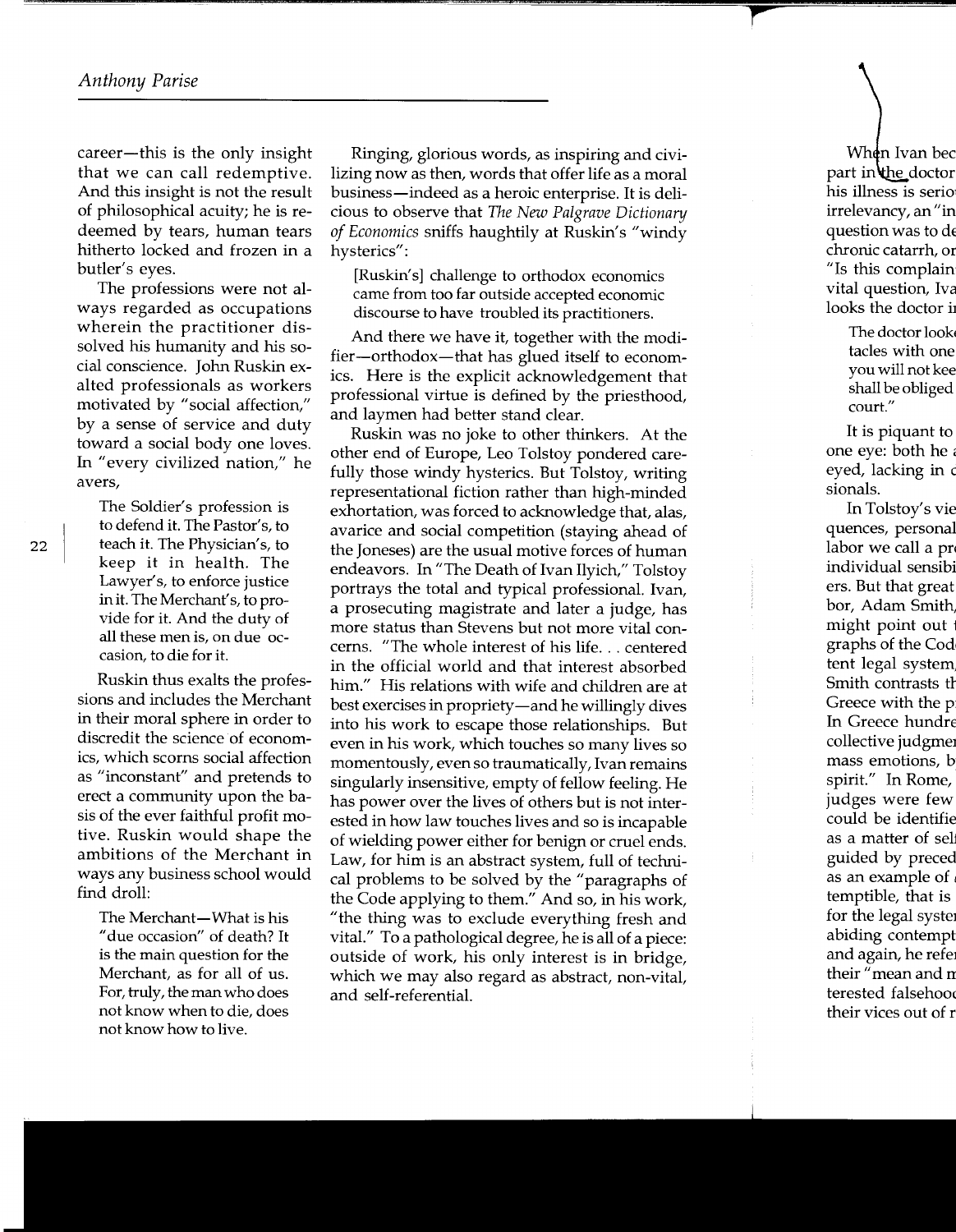When Ivan becomes sick he faces his counterpart in the doctor. Ivan wants to know whether his illness is serious, but for the doctor this is an irrelevancy, an "inappropriate question... the real question was to decide between a floating kidney, chronic catarrh, or appendicitis." Ivan tries again: "Is this complaint dangerous or not?" This is a vital question, Ivan has discovered. But now he looks the doctor in the eye—and sees himself:

The doctor looked at him sternly over his spectacles with one eye as if to say, "Prisoner, if you will not keep to the questions put to you, I shall be obliged to have you removed from the court."

It is piquant to note that the doctor looks with one eye: both he and Ivan are, figuratively, oneeyed, lacking in depth perception. Total professionals.

In Tolstoy's view, it seems, such are the consequences, personal and social, of that specialized labor we call a profession: the desiccation of the individual sensibility and the irrelevancy of others. But that great enthusiast of the division of labor, Adam Smith, might take another view. He might point out that Ivan's attention to "paragraphs of the Code" signals a rational and consistent legal system, if not the triumph of justice. Smith contrasts the democratic courts of ancient Greece with the professionalized courts of Rome. In Greece hundreds of ordinary citizens issued collective judgments, hence judgments tainted by mass emotions, by "clamour, faction, and party spirit." In Rome, where law became a "science," judges were few and therefore, unlike a mob, could be identified with their decisions. Simply as a matter of self-justification, judges would be guided by precedent, reason, evidence. If Ivan, as an example of *deformation professionelle*, is contemptible, that is too bad for Ivan but it is good for the legal system. We must remember Smith's abiding contempt for the merchant class; again and again, he refers to their "boundless rapacity," their "mean and malignant expedients," their "interested falsehood," and so on. Yet he honored their vices out of respect for the wealth produced.

23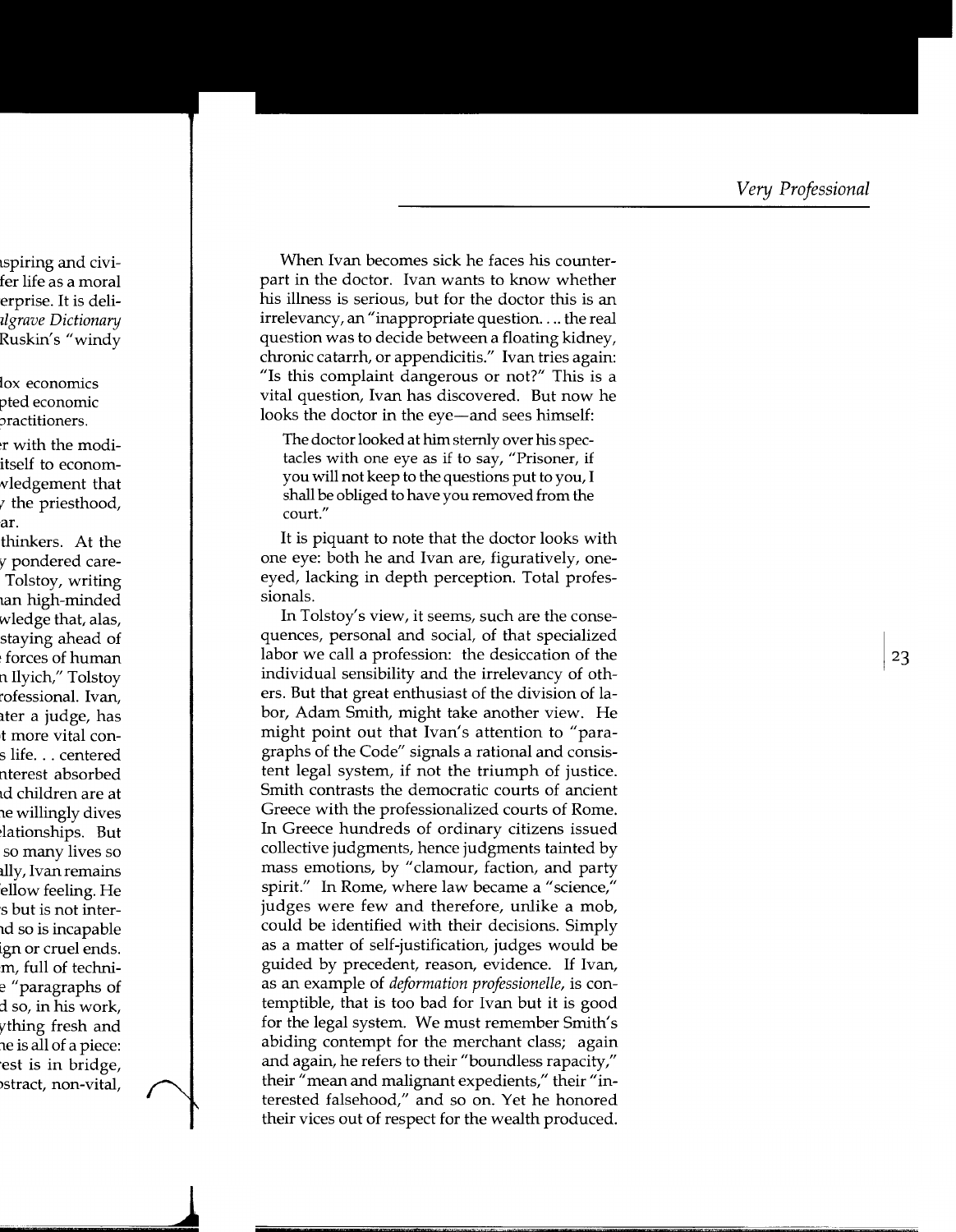Here is the paradox, as Bernard de Mandeville put it, of private vice and public virtue. Whatever Tolstoy intended, maybe Ivan should be regarded as Smith regards merchants: a man pitiable but useful. Maybe.

Or maybe that paradox is only a confusion. In several places in *The Wealth of Nations,* Smith shows he is aware of the fate of workers under the regime of division of labor (a regime he considered to be good for civilization). He says this of a man's job:

[The job makes him] as stupid and ignorant as it is possible for a human creature to become. The torpor of his mind renders him not only incapable of relishing or bearing a part in any rational conversation but of conceiving any generous, noble, or tender sentiment, and consequently of forming any just judgment concerning many even of the ordinary duties of private life. Of the great and extensive interests of his country, he is altogether incapable of judging.

To be sure, Smith is here thinking about the "inferior classes," dehumanized wretches toiling in the dark Satanic mills. Even when he says that "the understandings of the greater part of men are necessarily formed by their ordinary employments" he has "common people" in mind. But it seems both logical and evident from observation to generalize this

statement, applying it to merchants and judges as well as truckers. Indeed, this seems to be the universal opinion: whenever two strangers meet, the first question is "What do you do?" Knowing that, they know all about one another, except for a few incidentals. And Smith says as much-even going so far as to suggest that the only autonomous, non-determined spirits are those who have no occupation, who are free of that brutal Necessity which Smith considers the constant motive of human endeavor and the motor of progress:

In a civilized state ... though there is little variety in the occupations of individuals, there is an almost infinite variety in those of the whole society. These varied occupations present an almost infinite variety of objects to the contemplation of those few, who, being attached to no particular occupation themselves, have leisure and inclination to examine the occupations of other people. The contemplation of so great a variety of objects necessarily exercises their minds in endless comparisons and combinations, and renders their understandings, in an extraordinary degree, both acute and comprehensive.

Those "attached to no particular occupation"? Who could he have in mind? Himself, quite plausibly, for he is not so hopelessly attached to economics as to cease yearning after" generous, noble, or tender sentiments"-like Ruskin's idealized professionals. Or maybe his words adumbrate an intelligentsia, a class of thinkers free of the Market, hence morally engaged but materially detached, disinterested, Olympian-public intellectuals, minds not held to the metalled ways of appetency but soaring into the Empyrean. Just like tenured professors in the humanities.

Well, that was my attempt at humor, but I think that tenured professors of literature will not be amused. For-if I may generalize wildly for the purposes of argument-they are deeply skeptical of the possibility of disinterested art or art criticism, and they yearn for the status of professionals, with all the exclusiveness thereby implied. Far from being public intellectuals, think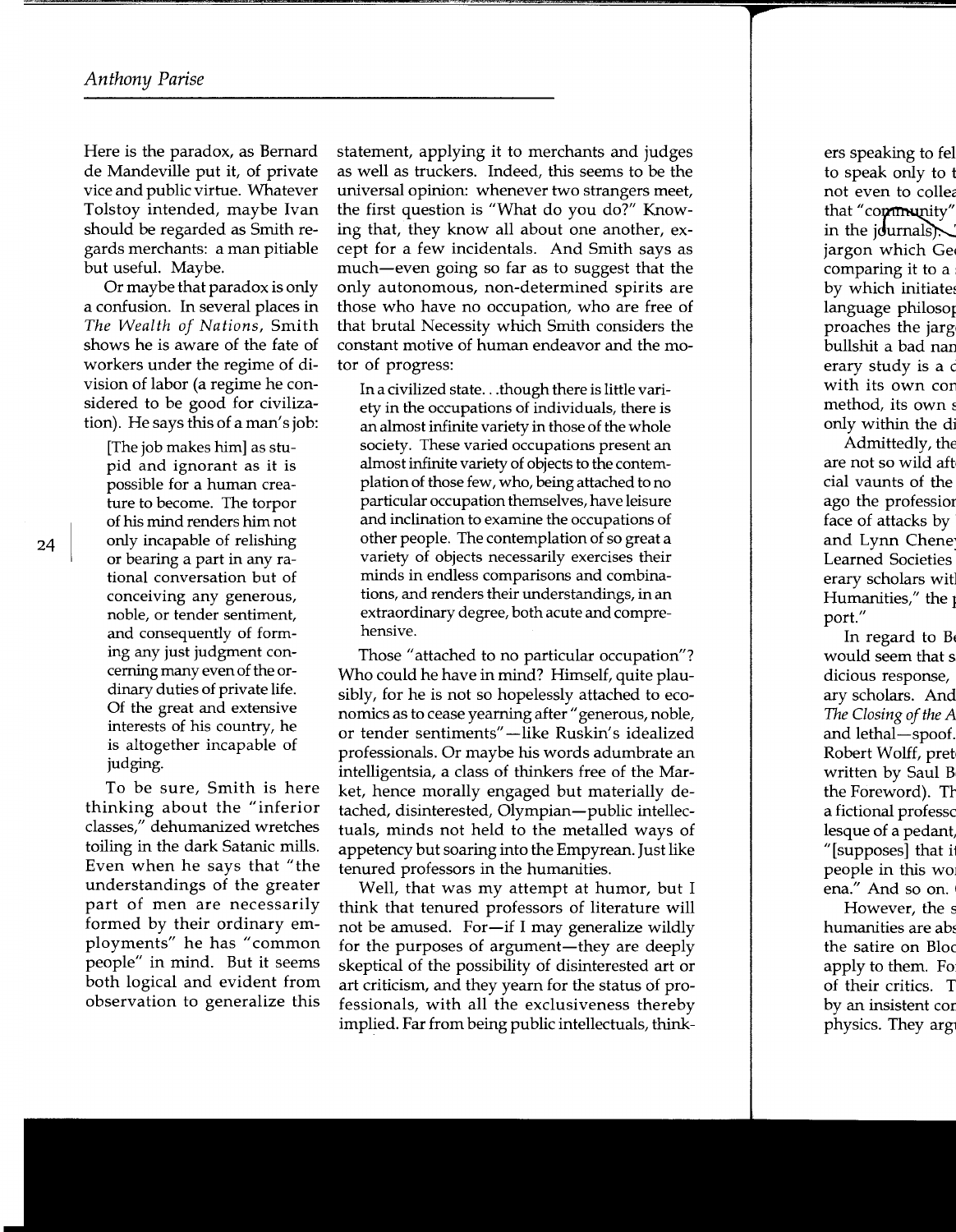ers speaking to fellow human beings, they aspire to speak only to their fellow professionals (and not even to colleagues in nearby offices but to that "community" of sub-specialists which meets in the journals). They cultivate that forbidding jargon which Geoffrey Hartman defended by comparing it to a secret handshake: it's the sign by which initiates recognize one another. (The language philosopher John Searle, however, reproaches the jargon—Theoryspeak—for giving bullshit a bad name.) And they imagine that literary study is a discipline-like physics, saywith its own conceptual foundation, its own method, its own standards which can be tested only within the discipline.

Admittedly, these are generalizations, but they are not so wild after all. They are indeed the official vaunts of the profession. About nine years ago the profession sought to justify itself in the face of attacks by William Bennett, Allan Bloom, and Lynn Cheney. The American Council of Learned Societies charged six high-powered literary scholars with the task of "Speaking for the Humanities," the presumptuous title of their "report."

In regard to Bennett, Cheney, and Bloom it would seem that satire would be the sane and judicious response, and a natural gambit for literary scholars. And indeed one review of Bloom's The Closing of the American Mind was a hilarious and lethal—spoof. The reviewer, the philosopher Robert Wolff, pretended that Closing was a novel written by Saul Bellow (who actually did write the Foreword). The sole character in this novel is a fictional professor named "Bloom." He is a burlesque of a pedant, an egregious philosopher who "[supposes] that it is ideas that are real, and the people in this world who are mere epiphenomena." And so on. Great fun.

However, the six scholars who speak for the humanities are absolutely humorless; and indeed the satire on Bloom, slightly retrofitted, might apply to them. For the six confirm the suspicions of their critics. They betray their science envy by an insistent comparison of literary study with physics. They argue that their jargon is as natural and as necessary as the arcana of physics. They would have done better to heed the words of J. K. Galbraith, that noble model of the public intellectual, to the effect that there is nothing in economics that cannot be explained in plain language (and economics, after all, has some claim to being a discipline). They would have done better to take as model John Rawls' magisterial A Theory of *Justice*, which treats a matter of universal concern in language as simple as the matter allows.

But the six, defending their professionalism, fulminate against "a non-professional corps of collectors," against "the gentlemanly ideal," against amateurs-belle lettrists who unselfconsciously sustain traditional hierarchies." Literatureeven great literature—may have been written for amateurs, for those seeking "understandings" or a personal encounter with another mind, but only professionals know how to deal with it.

The six scholars take great pains to deny the possibility of detachment or disinterested thought. Instead, they insist that "ideology" underlies everything, especially literary works. Ideology is a close relative of selfinterest but it is by no means as forthright and evident. It is covert, "unselfconscious," subverting every work of art. And only a professional can expose it. The work of detection and arraignment is the vital social service performed by literary critics. The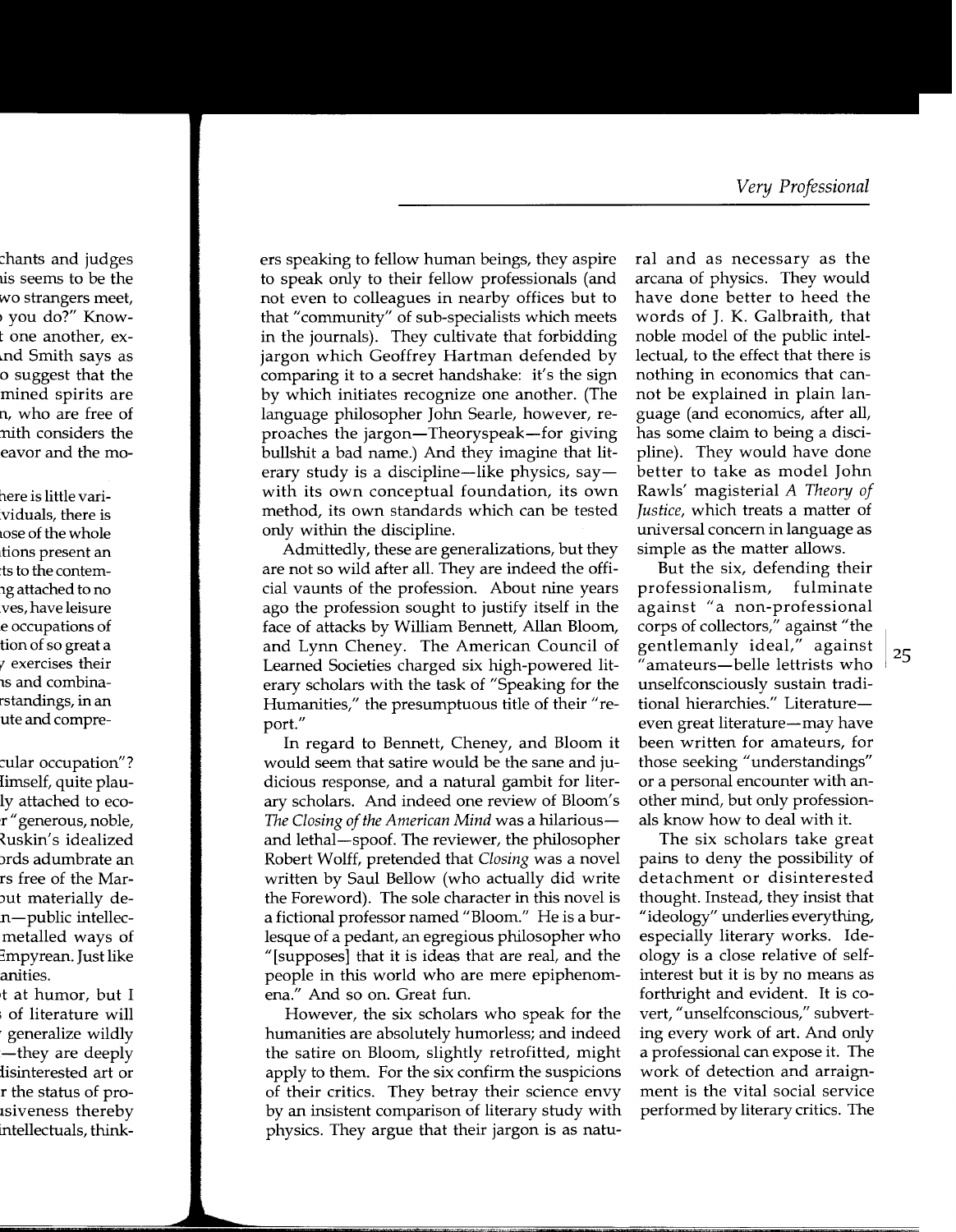six scholars remind us of that abiding conundrum embedded in capitalist theory, the flaw in the Smithian notion of a homeostatic society: that self-interest does not always promote social good. Or, to connect with the current politics, you can't be devoted to the Market and to family values, to "corporate culture" and motherhood. Well, the six have discovered all this. They see that it is "[a mistaken belief].  $\ldots$ that members of a society can act against their own self-interest, recognizing a larger good." And they see that the larger good won't just take care of itself: "The belief that all thought inevitably derives from particular. . . interests would seem to subvert the moral order." But they are working on this old puzzler: "The apparently abstruse and professionalized theories with which the humanities disciplines work these days are often attempts to confront this problem." Nor have these attempts been fruitless, for the solution to this problem is to know thyself and to look sharp at the people around you: "Allowing for the possibility of one's own interests, one can look for irrational elements in otherwise rational arguments, or for disguised ideological assumptions."

Be wise: know thyself and think critically. Who could quarrel with such an ambition? But the notion that there is a discipline, a profession that can teach wisdom is, at best, fatuous.

But the six scholars do not even intend to teach wisdom; they propose to discover it and then hand it down ready-made, *exactly* as physicists present, or impose, their discoveries:

We do not expect physicists to work within their disciplines only in language that nonphysicists might comprehend, although we do expect the ideas of specialists to be made available to the lay reader. Physicists speak to a popular culture only when they are not doing the scientific work that makes a difference in their fields. We are interested in what they say because they have made a difference .. .in the way we live now.

The professionals will work out, among themselves in their private lingo, the method for reading poems and then tell us "lay readers" what they have concluded. And that information will make a difference in the way we live now. Like  $E=mc^2$ .

My natural timidity, not to mention my professional irrelevance, would prevent me from speaking in my own voice about such matters. And of course, to challenge six paladins of professionalism, all at once, would be a romantic folly beyond my aspirations. But I am made bold by divers challenges from within the professions. The example I find most delightful is the recantation of Frank Lentricchia, once advertised as" the Dirty Harry of literary theory." He gives an account of his death and rebirth, his death as a professional enemy of literature and his rebirth as an amateur,a lover, of literature. So graceful and so moving is this born-again tale that any summary must be a travesty. Yet this personal statement, this re-enactment of an internal drama, is also substantial, and that substance can be suggested by summary.

In the course of his account, Lentricchia repudiates the orthodoxies of professional readers. But this repudiation follows from, and is only incidental to, his elaboration of one foundational truth, that reading is as radically subjective as a mystical event. It is "ravishingly pleasurable, like erotic transport." (Sounds like John Donne in union with the Divine Ground.) While reading, "the words of someone else filled [him] up." For Lentricchia, any theory of literature that does not